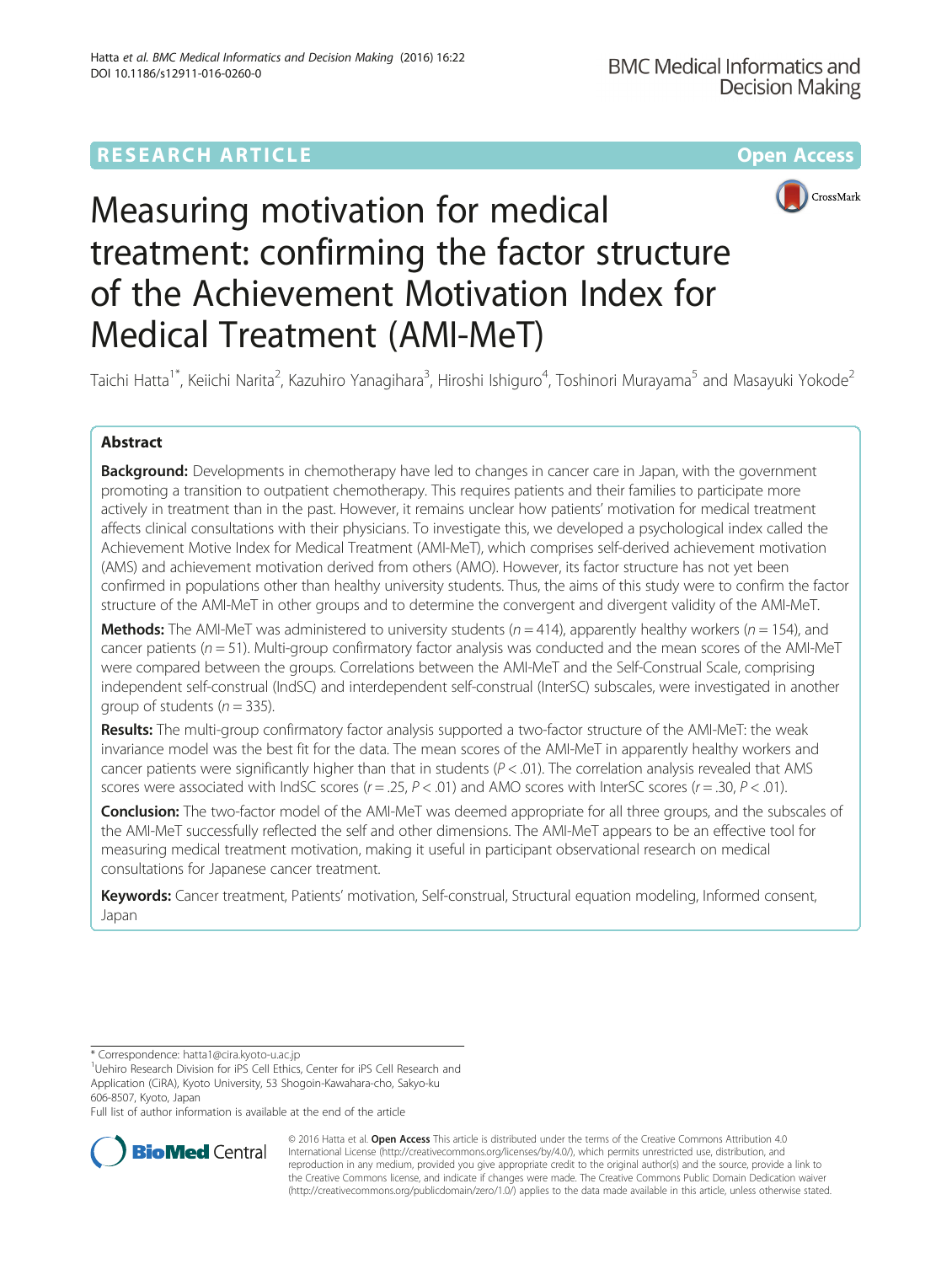# Background

Japan has a history of withholding cancer notification [[1\]](#page-7-0), but many surveys have indicated a gradual shift towards disclosing such information [\[2](#page-7-0)–[7](#page-7-0)]. Furthermore, developments in chemotherapy have led to changes in cancer care in Japan, and the government has promoted a transition towards outpatient chemotherapy since 2007 [[8\]](#page-7-0). Cancer patients and their families have acknowledged the benefits of outpatient chemotherapy; however, it also requires them to participate more actively in treatment than in the past. Despite much research on Japanese cancer patients' preferences for receiving bad news [\[9](#page-7-0)–[11\]](#page-7-0), it remains unclear how patients' motivation to obtain medical treatment affects clinical consultations with their physicians. To investigate this, we launched the Mixed-methods Observational Research for Informed Consent (MORE-IC) project [\[12, 13](#page-7-0)], wherein we performed quantitative and qualitative participant observation of informed consent consultations involving cancer patients. However, this project demanded the availability of a convenient/easily answerable questionnaire for quantifying patients' interest in medical treatment before starting their consultations. As no such tool exists, we developed a psychological index of patient motivation for treatment, called the Achievement Motive Index for Medical Treatment (AMI-MeT).

Although many patients have been inclined to actively participate in treatment decision making in Japan [\[2](#page-7-0)], those who actually can clearly convey their intentions to their physicians remain a relative minority. Physician– patient communication, and the intention underlying patients' communication about their medical treatment, relates to several factors, such as the social values of the hospital, expectations for medical treatment, preferences for communication style, and so on. Notably, these factors can be interpreted according to the theory of planned behavior [[14](#page-7-0)], as they correspond to the concepts of attitude toward the behavior, subjective norms, and perceived behavior control, which all influence intention. Given that few patients can clearly convey their intentions, we thought it necessary to include the potential interest behind the intention for medical treatment in the concept of motivation for medical treatment. On the other hand, the dualistic concept of achievement motivation in the AMI-MeT was derived from the concepts of self-fulfillment and competition achievement [\[15](#page-7-0)], which are analogous to the concepts of self-achievement [[16](#page-7-0)] and ordinal achievement motivation [\[17](#page-7-0), [18](#page-7-0)], respectively. According to literature on patients' narratives [[19](#page-7-0)–[21\]](#page-7-0), patients often seek to remain themselves during long-term treatment and to create a new identity or continuity of self at the end of life; thus, we supposed that the process of medical decision making can be construed as a form of self-actualization [[16\]](#page-7-0) or individuation [\[22](#page-7-0)]. To understand how patients view medical treatment, we also referred to the other dualistic concepts of the self and motivation: construals of the self as independent/interdependent [\[23](#page-7-0)], and intrinsic/extrinsic motivation [[24\]](#page-7-0). Using these concepts, we holistically defined achievement motivation for medical treatment as a personal interest and value that could exert a potent influence on medical decision making and would be influenced by social norms or expectations.

In an earlier study, we conducted an exploratory factor analysis to derive the subscales of the AMI-MeT, which were as follows: self-derived achievement motivation (AMS), containing 5 items (e.g., "I want to make the best decision for me," "Even if several therapies are available, I want to find the one that's preferable for me"); and achievement motivation derived from others (AMO), also containing 5 items (e.g., "It's important to strive for advanced medical care," "I want to be treated at a noted hospital") (Table 1) [\[25](#page-7-0)]. The scale items are rated on a 7-point Likert-type scale ranging from 1 (strongly disagree) to 7 (strongly agree). In the previous pilot study, these two subscales had adequate reliability (Cronbach's alpha =  $.78-0.86$ , and the construct validity of the AMI-MeT was confirmed through a comparison with Horino's achievement motive scale [[15](#page-7-0)]. The items of the AMI-MeT were developed in Japanese and translated into English for the present paper (Table 1). As shown in Table 1, the items do not directly represent motivation itself, but indicate a personal interest and value for medical treatment, because of the broad definition of motivation used in this study.

However, because the AMI-MeT was preliminarily developed in a rather small sample of university students, its reliability and validity remain insufficient. Specifically, the AMI-MeT was tested only using exploratory factor analysis in a single sample of university students; no confirmatory factor analysis has been performed in other

Table 1 A list of items on the Achievement Motive Index for Medical Treatment

| Sentence of each items                                                                                                                                                                                                                                                                       |
|----------------------------------------------------------------------------------------------------------------------------------------------------------------------------------------------------------------------------------------------------------------------------------------------|
| Achievement Motivation Derived from Other (AMO)                                                                                                                                                                                                                                              |
| Q1: It's important to strive for advanced medical care.<br>Q2: I want to be treated at a noted hospital.                                                                                                                                                                                     |
| Q3: Selecting a therapy grounded in medicine is important.<br>Out that has the company of the contract the contract of the contract of the contract of the contract of the contract of the contract of the contract of the contract of the contract of the contract of the contract of the c |

Q4: I'd be happy to receive better-than-average care. Q5 If treatment works well, that means living longer.

Self-derived Achievement Motivation (AMS)

- Q6: I want to make the best decision for me.
- Q7: I should be convinced with various things that matter.
- Q8: It's important for me to follow my heart rather than to trouble myself with the ideas of others.
- Q9: Even if several therapies are available, I want to find the one that's preferable for me.
- Q10: I want to express my wishes, even if it's something that's not very significant.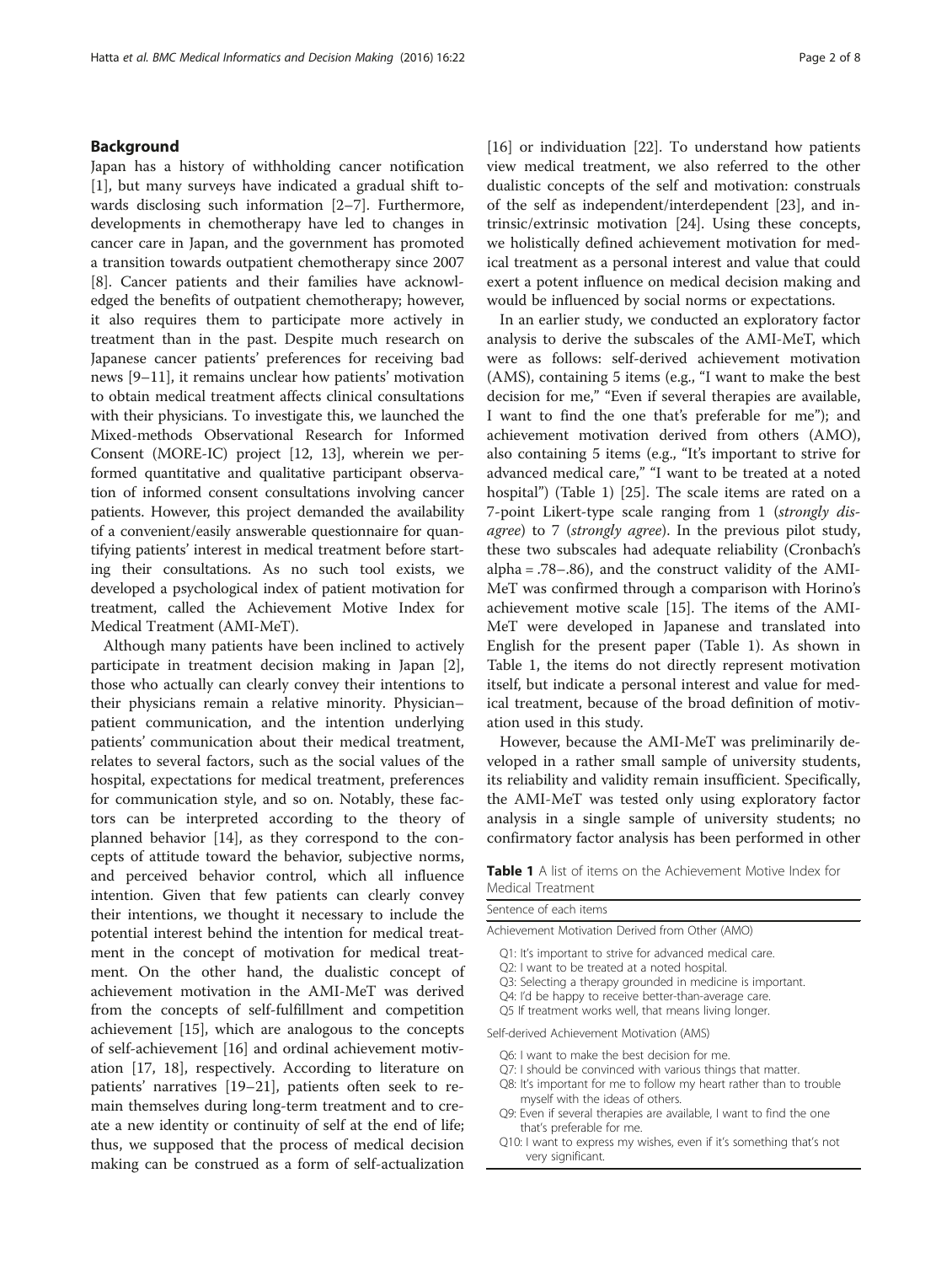populations. Additionally, the AMI-MeT has not yet been applied to the patient population—so far, it can only assess the motivation of university students, who do not have the same needs or interests as do patients. Finally, it remains unclear whether the subscales (AMS and AMO) are in fact based on dualistic concepts of the self, since they have been found to correlate only with achievement for selffulfillment/competition [\[15\]](#page-7-0). These issues indicated the necessity for further investigation of the AMI-MeT among university students as well as other populations.

The aims of this article are, in two studies, to demonstrate that the AMI-MeT data from university students, apparently healthy workers, and cancer patients fit the two-factor model; that AMI-MeT scores differ between the three groups; and that the AMI-MeT subscales correlate with dualistic concepts of the self.

#### Methods

#### Ethical considerations

The questionnaire surveys were approved by the institutional review board at Kyoto University Graduate School of Medicine (E-570, E-1107, E-1254, E-1387, and E 1426) and the Kyoto Industrial Health Association (April 2011).

# Study 1: investigating the factor structure and the mean scores of the AMI-MeT in multiple groups

To confirm the factor structure of the AMI-MeT in more diverse groups and demonstrate that it accurately assesses motivation for medical treatment, we administered the AMI-MeT to several groups with varying needs for medical treatment: university students, apparently healthy workers, and cancer patients. It is likely that most university students, a young and comparatively healthy population, are less likely to need medicine or to go to the hospital, making them generally less motivated to do. In contrast, cancer patients who have already been diagnosed and informed of their diagnosis might feel a greater need for medical treatment—therefore, they are perhaps a relatively highly motivated population. Workers who had come to a medical institution for a health check were proposed to be a middle population in terms of motivation, somewhere between university students and cancer patients, as they would be potentially aware of the concerns or needs for medical treatment, but not to the same extent as would cancer patients. In other words, given that this group had voluntarily gone for a health screening, they were likely concerned about having undiagnosed diseases or perhaps realized the necessity of obtaining treatment. As such, we defined them as an "apparently healthy" group.

## Participants and measure

The first group comprised university students from the Kansai region of Japan, who were asked to complete the questionnaire after a psychology class between October

and November 2011. Of the 456 students given the questionnaire, 414 responded to all items of the questionnaire (317 women and 97 men; mean age = 20.8;  $SD = 5.4$ ); we excluded any answer sheets that contained missing data. The second group comprised apparently healthy workers—that is, workers who had not yet been diagnosed with a disease but who had voluntarily undergone a health screening at a medical institution of the Kyoto Industrial Health Association between April 2011 and March 2012. Two hundred and thirty-three workers received the questionnaire after their health checks at the institution, and 164 completed it; of these, 154 valid responses were obtained (51 women and 103 men; mean age =  $46.3$ ;  $SD = 12.4$ ). The third group comprised patients who had been diagnosed with breast or lung cancer and had come to start chemotherapy at Kyoto University Hospital between January and July 2009 or between April 2012 and January 2013. The questionnaire survey was administered to cancer patients who were part of the MORE-IC project. After the first author explained the aim of the MORE-IC project, 51 valid responses were obtained (32 women and 19 men; mean age =  $60.8$ ;  $SD = 11.6$ ).

Motivation for medical treatment was measured using the AMI-MeT, as described previously.

#### Analysis 1: multi-group structural equation modeling

To confirm the factor structure of the AMI-MeT in all three groups, we performed a confirmatory factor analysis with maximum likelihood estimation. Specifically, we used structural equation modeling (SEM) with a multi-group procedure [\[26](#page-7-0)–[28](#page-7-0)] and compared the model invariance: configural, weak, strong, and complete invariance. Configural invariance is the simplest form of invariance, wherein no constraints are placed on the parameters; it is satisfied if a defined factor structure is a good fit to the data for all groups. Then, weak, strong, and complete forms of invariance were tested in sequence by placing constraints on the parameters (i.e., factor loadings, factor variances/covariance, and error variances) of the configural invariance model [[27](#page-7-0), [28](#page-7-0)]. Specifically, testing weak invariance involves constraining the factor loadings to be equal between the groups; when weak invariance is satisfied (i.e., the model is a good fit), the latent variables being measured are the same across the groups. Testing strong invariance involves placing equality constraints on both the factor loadings and the factor variances/covariance between groups; if it is satisfied, group comparisons of the domain means can be performed. Complete invariance holds if the factor loadings, factor variances/covariance, and error variances are equivalent for the groups [[28](#page-7-0)].

To evaluate and compare these models, the chi-squared model test ( $\chi^2$ /df) and chi-square difference test ( $\Delta \chi^2$ ) [[29](#page-7-0)] were conducted. To test model fit, we used the following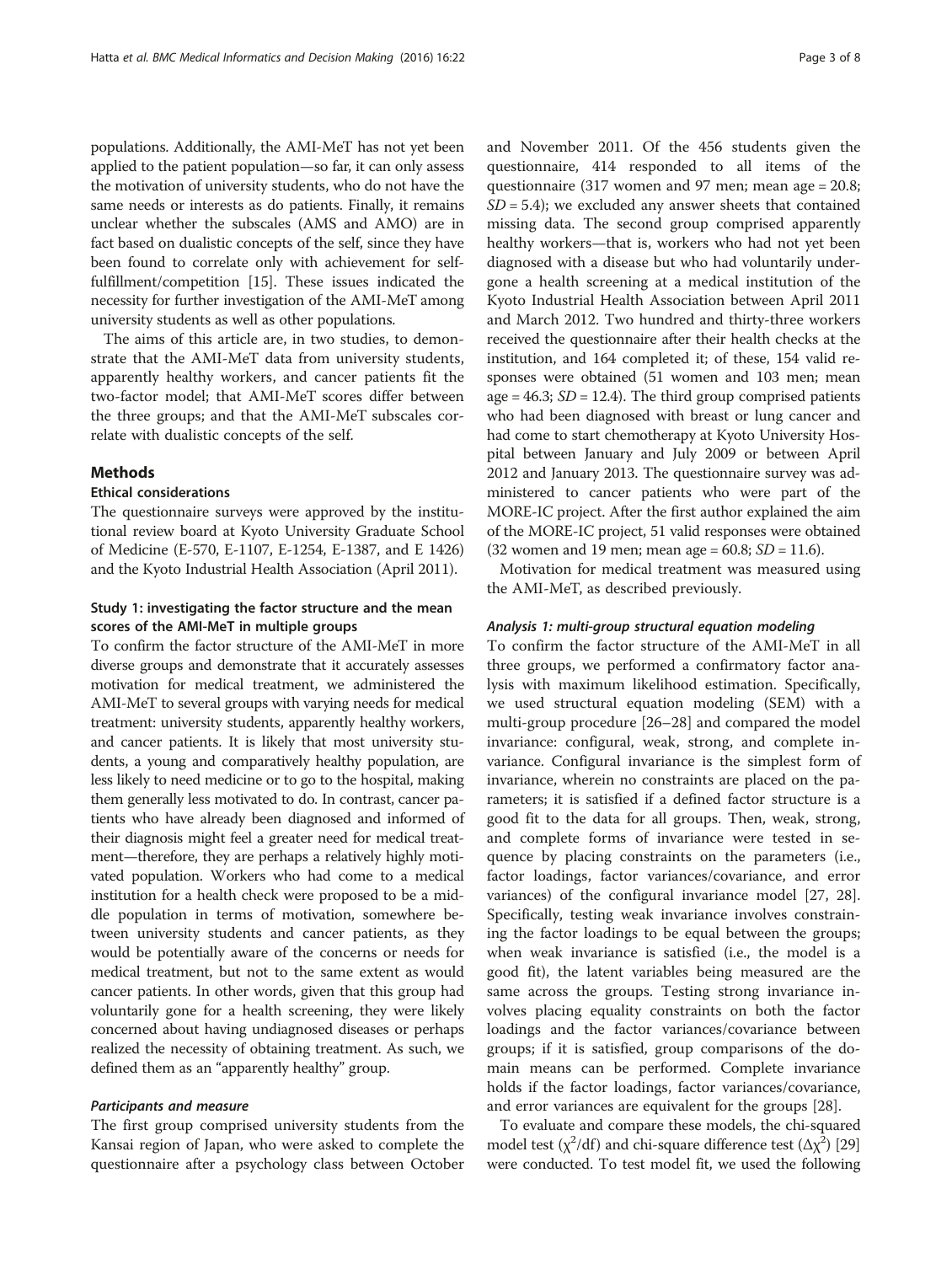fit indices: the goodness of fit index (GFI), the adjusted goodness of fit index (AGFI), the comparative fit index (CFI), the Akaike information criterion (AIC), and the root mean square error of approximation (RMSEA). The GFI, AGFI, and CFI range between zero (0) and unity (1), with unity meaning a perfect fit to the data. The AIC adjusts for model complexity [\[30\]](#page-7-0), and smaller values indicate better fit [[31](#page-7-0)]. An RMSEA of about 0.05 or less indicates a close fit of the model in relation to the degrees of freedom, while about 0.08 or less indicates a reasonable error of approximation. However, such cut-offs should be regarded as guidelines rather than as "golden rules" when assessing model fit [[32](#page-7-0)]. The confirmatory factor analysis was performed with AMOS 22.0. The chi-square difference test [\[29](#page-7-0)] and the internal consistency reliability coefficient McDonald's ω [[33](#page-7-0)–[36\]](#page-7-0) were calculated with Microsoft Excel.

# Analysis 2: one-way analysis of variance of AMI-MeT scores between the three groups

To demonstrate whether the AMI-MeT score (ten items) of cancer patients and workers are higher than are those of students, we performed a one-way analysis of variance (ANOVA with post hoc pairwise Bonferroni-adjusted comparisons) between the three groups. The statistical analysis was performed with SPSS 22.0. The effect size  $(η<sup>2</sup>)$  was also calculated with Microsoft Excel.

# Study 2: correlating the subscales of the AMI-MeT with the dualistic concept of the self

To determine the convergent and divergent validity of the AMI-MeT, we examined whether it correlates with another theoretically relevant psychological scale. In this case, we referred to the concept of self-construal [\[23](#page-7-0)], which is typically defined as how individuals see the self in relation to others [\[37](#page-7-0)]. Markus and Kitayama coined the term "self-construal" in describing differences in the ways that Americans and Japanese define and make meaning of the self; they identified two types of self-construal: independent and interdependent [\[23](#page-7-0)]. Cross et al. reviewed the two types of self-construals, as follows:

Markus and Kitayama (1991) proposed that Europeans and Americans construe the self as fundamentally individual and separate from others, and they labeled this the independent self-construal (IndSC)…. In contrast, Markus and Kitayama (1991) pointed out that the Japanese tend to construe the self as fundamentally connected to others and defined by relationships with others, which they labeled the interdependent self-construal (InterSC). ([[37](#page-7-0)] p. 143)

In later works, InterSC was proposed to consist of two components: "relational component" and "group-oriented component" [\[37](#page-7-0)–[39](#page-7-0)]. Although Markus and Kitayama (1991) defined InterSC in terms of close relationships and important in-groups, "the connection between IndSC and individualism and between InterSC and collectivism is clear—so clear, in fact, that it can be difficult to distinguish between self-construal and individualism–collectivism" ([\[37\]](#page-7-0) p. 143).

Given this conceptual background, we assumed that AMS (which includes items such as "I want to make the best decision for me" and "Even if several therapies are available, I want to find the one that's preferable for me") would be correlated with IndSC; in other words, those who fundamentally construe themselves as individuals may take a more personal interest in medical decision making. We also supposed that AMO (e.g., "It's important to strive for advanced medical care" and "I want to be treated at a noted hospital") would show a correlation with InterSC; that is, having a grouporiented awareness of medicine could affect the value individual respondents place on medical treatment that is based on social norms or expectations.

#### Participants and measure

The questionnaire was distributed to university students in the Kansai region of Japan. They were asked to complete the questionnaire after a psychology class in May 2012. The data from Study 2 was part of another questionnaire survey. Notably, some of the respondents from Study 2 could have answered the questionnaire in Study 1. To avoid analyzing the same students twice, we made sure to treat them as separate groups while handing out the questionnaire. Of the 518 students given the questionnaire, 335 filled it in completely (200 women and 135 men; mean age = 19.6;  $SD = 2.9$ ); we excluded any answer sheets that contained missing data.

Motivation for medical treatment was measured using the AMI-MeT. To validate the dualistic concepts of the AMI-MeT subscales, we administered the Self-Construal Scale (SCS) [\[40\]](#page-7-0), which is based on the concept of selfconstrual [\[23](#page-7-0)]. The SCS was translated into Japanese by Takahashi et al. [[41\]](#page-7-0). Using a 7-point Likert-type scale  $(1 = strongly \ *disagree* to \ *7 = strongly \ *agree*),*$  participants indicated their level of agreement with 12 items assessing IndSC (e.g., "I prefer to be direct and forthright when dealing with people I've just met," "I enjoy being unique and different from others in many respects") and 12 statements assessing InterSC (e.g., "It is important for me to maintain harmony within my group," "It is important to me to respect decisions made by the group").

# Analysis 3: correlations between the subscales of the AMI-MeT and SCS

To demonstrate the convergent and divergent validity of the subscales of the AMI-MeT with the dualistic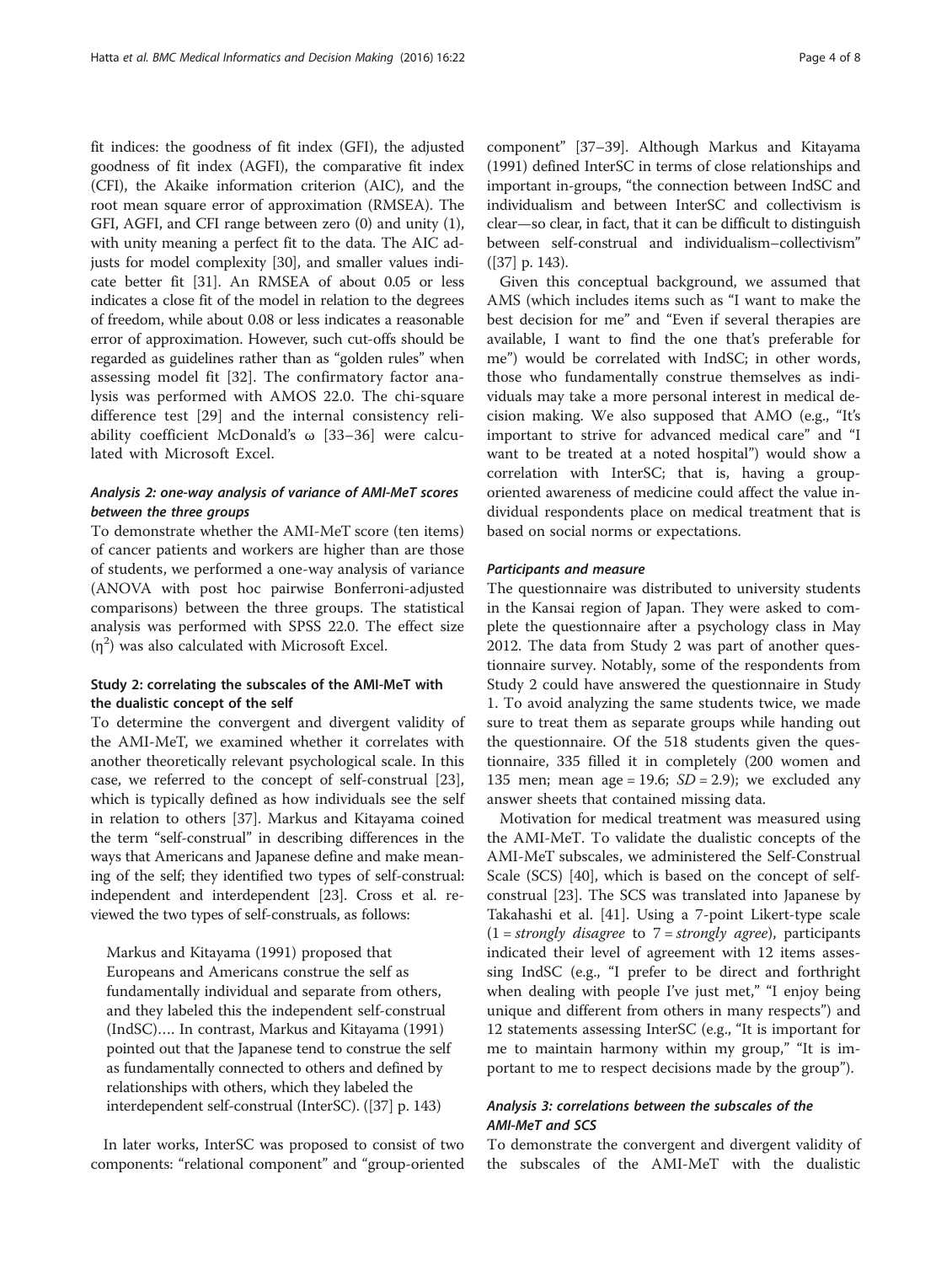concepts of the self, we calculated the Pearson's correlation coefficients between the AMI-MeT subscales and SCS subscales. This statistical analysis was performed with SPSS 22.0.

#### Results

# Results from analysis 1: multi-group structural equation modeling

Descriptive statistics and correlation matrixes of the AMI-MeT items are reported in detail in Additional file [1](#page-6-0). The results of the multi-group SEM with maximum likelihood estimation supported the two-factor structure of the AMI-MeT. The configural invariance model fit the data for both groups (CFI: .911; GFI: .929; AGFI: .886; RMSEA: .048). After testing the configural invariance model, we tested the other invariance models according to several sets of constraints. The chi-square test  $(\chi^2/df)$  and the chi-square difference test  $(\Delta \chi^2)$  showed that the weak invariance model was the best fit for the data (Table 2), although the items did not follow a normal distribution (Additional file [1](#page-6-0)). The fit indices also indicated that the weak invariance model was the best fit for the data (Table 2). Accordingly, we regarded the weak invariance model as the best model, and have displayed the standardized estimations of the model in Fig. [1](#page-5-0). In the weak invariance model, the obtained ω for AMO and AMS ranged from .67–.75 and .72–.79, respectively, indicating high internal consistency. The results of the SEM and the high internal consistency reliability coefficients indicate that the two-factor model of the AMI-MeT was reliable and that the factor loadings of the AMO and AMS were common across the three groups.

# Result from analysis 2: one-way analysis of variance of AMI-MeT scores between the three groups

The mean score of the AMI-MeT (ten items) was compared between the three groups. The score of workers and cancer patients were significantly higher than was that of students  $(F(2, 616) = 9.31, P < .01, \eta^2 = .029;$ worker vs. student:  $P < .01$ ; cancer patient vs. student:  $P < .01$ ). The difference was also found for the mean scores of the AMO (five items); in contrast, AMS scores (five items) did not significantly differ between groups (Table [3](#page-5-0)).

### Result from analysis 3: correlations between the subscales of the AMI-MeT and SCS

Before examining the correlations, we calculated the Cronbach's alphas of the subscales of both the AMI-MeT and the SCS, as follows: AMS and AMO,  $\alpha = .79$ and .75, respectively; IndSC and InterSC,  $\alpha$  = .69 and .74, respectively. The correlation analysis revealed that the AMS scores were more related with the IndSC scores  $(r=.25, P<.01)$  than with the InterSC scores  $(r=.19,$  $P < .01$ ), and that the AMO scores were more related with the InterSC scores  $(r=.30, P < .01)$  than with the IndSC scores  $(r = .14, P < .05)$ . Because there was a high correlation between AMS and AMO ( $r = .64$ ,  $P < .01$ ), a partial correlation analysis was also conducted. When we controlled for AMO in investigating the relationships between AMS and IndSC and between AMS and InterSC, we found partial correlations of  $r = .22$  ( $P < .01$ ) and  $r = .00$ (n.s.), respectively. Furthermore, when we controlled for AMS in investigating the relationships between AMO and IndSC and between AMO and InterSC, we found partial correlations of  $r = -.03$  (*n.s.*) and  $r = .24$  $(P < .01)$ , respectively.

#### **Discussion**

We examined the factorial validity and the internal consistency reliability of the AMI-MeT by confirming the two-factor model in multiple groups (Analysis 1), and examined the concurrent validity of the AMI-MeT, as it exhibited significant differences in the mean score between groups (Analysis 2). Additionally, we demonstrated the convergent and divergent validity of the subscales of the AMI-MeT using the SCS, as we believed that motivation for medical treatment would be theoretically linked with the concept of self-construal (Analysis 3).

As demonstrated in Analysis 1, the AMI-MeT has a two-factor structure (AMS and AMO). Notably, as shown in Analysis 2, the AMO scores of workers and cancer patients were significantly higher than were those of students, while the AMS scores did not differ among

**Table 2** Test of measurement equivalences for Achievement Motive Index for Medical Treatment

|         | df  |      | $x^2$ /df | $\Delta x^2$             | Δdf    | D'                       | СH   | GF   | AGFI | AIC     | RMSEA |
|---------|-----|------|-----------|--------------------------|--------|--------------------------|------|------|------|---------|-------|
| 244.051 | 102 | .000 | 2.393     | $\overline{\phantom{a}}$ | $\sim$ | $\overline{\phantom{a}}$ | .911 | .929 | .886 | 370.051 | .048  |
| 265.043 | 118 | .000 | 2.246     | 20.992                   | 16     | .179                     | .908 | .923 | .893 | 359.043 | .045  |
| 301.086 | 120 | .000 | 2.509     | 57.035                   | 18     | .000                     | .887 | .912 | .878 | 391.086 | .049  |
| 400.484 | 140 | .000 | 2.861     | 156.433                  | 38     | .000                     | .837 | .888 | .868 | 450.484 | .055  |
|         |     |      |           |                          |        |                          |      |      |      |         |       |

Equivalences for AMI-Met were tested in sequence by placing constraints on the parameters (i.e., factor loadings, factor variances/covariance, and error variances). Configural invariance is the simplest form without any constraints on the parameters. Weak invariance constrains the factor loadings; strong invariance constrains the factor loadings and factor variances/covariance; and complete invariance constrains the factor loadings, factor variances/covariance, and error. The difference in the  $\chi^2$  values (Δχ<sup>2</sup>) and the degrees of freedom (Δdf) were calculated as follows:  $\Delta \chi^2 = \chi^2_{\text{rested model}} - \chi^2_{\text{configural invariance model}}$ , and  $\Delta df = df_{\text{nested model}} - df_{\text{configuration}}$  invariance model. p' indicates the significance distributed from  $\Delta \chi^2$  and  $\Delta df$  [\[24\]](#page-7-0)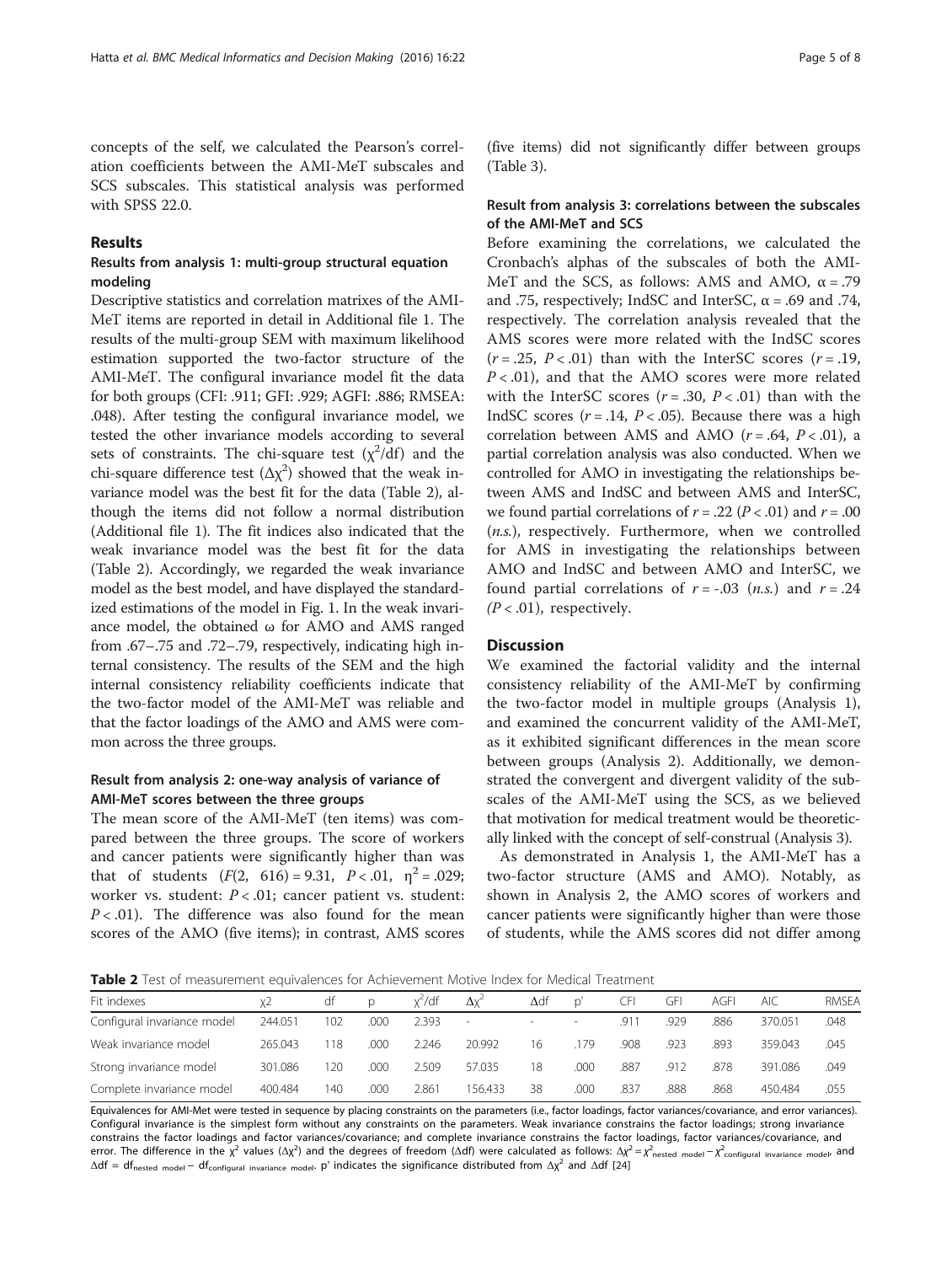the groups. We expected both workers and cancer patients to recognize the need for medical treatment because they had actually come to the hospital, whereas university students might not recognize such a need—thus, the items of the AMO subscale may accurately reflect the value a respondent assigns on the basis of social norms or expectations, rather than personal interest. Accordingly, the AMO could be considered to have good concurrent validity. It must be noted that the concurrent validity of the AMS could not be discussed in the same manner as that of the AMO in this research setting, because the items of the AMS are not as reflective of visiting the hospital as are the items of the AMO.

Regarding the convergent and divergent validity of the subscales of the AMI-MeT (Analysis 3), the hypothesized strong associations (i.e., the correlations between AMS and IndSC and between AMO and InterSC, which were  $r = .25$  and .30, respectively) were barely stronger than were those expected to be low (i.e., the correlations between AMS and InterSC and between AMO and IndSC, which were  $r = .19$  and  $.14$ , respectively). However, given

that the conceptual similarity between AMS and AMO could result in their being highly correlated (which was supported by our results;  $r = .64$ ,  $P < .01$ ), we also conducted a partial correlation analysis to eliminate the potential confounds. As the partial correlation analysis indicated, there were weak but significant associations between AMS and IndSC and between AMO and InterSC (.22 and .24, respectively), and no associations between AMS and InterSC and between AMO and IndSC (.00 and -.03, respectively). Thus, this partial correlation analysis while controlling for AMS and AMO supports the convergent and divergent validity of the subscales of the AMI-MeT.

With regard to the patient group, our interpretations must be carefully made; if a patient would urgently require medication and clearly express his or her interest, it would seem natural for him or her to mark the highest score on every question of the AMI-MeT. As such, at this point, it appears difficult to divide patients' motivation into personal interest or established value based on social norms and expectations using the AMI-MeT. Additionally, AMO and AMS scores showed ceiling effects for cancer patients as well as stronger correlations in this group. An explanation for these results could be that cancer patients urgently require medication and hence have a high interest in treatment. As such, this ten-item AMI-MeT would be useful in the field of medical decision making for detecting patients with lower levels of motivation, who may require further assessment and support.

#### Application of the AMI-MeT in future analyses

To identify how motivation functions in this respect and investigate the qualities of actual physician–patient interaction during clinical consultation, we created the MORE-IC Project [\[12](#page-7-0), [13\]](#page-7-0). In this study project, we collected both quantitative and qualitative data, including AMI-MeT scores, audio records, and field notes of participant observations of informed consent consultations for starting chemotherapy. As the results of the present study showed, the AMI-MeT can accurately distinguish patients with high and low motivations, and provides baseline data on patient motivation for our research project. In the future, the AMI-MeT will allow formal comparison of the process of informed consent



|         | Students<br>$n = 414$ |      | Workers<br>$n = 154$ |      | Cancer patients<br>$n = 51$ |       |       |      | Multiple<br>comparison |  |
|---------|-----------------------|------|----------------------|------|-----------------------------|-------|-------|------|------------------------|--|
|         | Mean                  | S.D. | Mean                 | S.D. | Mean                        | S.D.  |       | D    |                        |  |
| AMI-MeT | 55.35                 | 6.44 | 56.89                | 5.94 | 59.33                       | 10.99 | 9.31  | .000 | $S^a < W^b$ . $P^c$    |  |
| AMO     | 26.52                 | 3.94 | 28.14                | 3.66 | 29.70                       | 5.67  | 19.55 | .000 | S < W, P               |  |
| AMS     | 28.83                 | 3.53 | 28.75                | 3.22 | 29.67                       | 5.83  | .30   | .274 |                        |  |

<sup>a</sup>S = Student group

 $b$ W = Worker group

 ${}^{c}P$  = Cancer patient group

<span id="page-5-0"></span>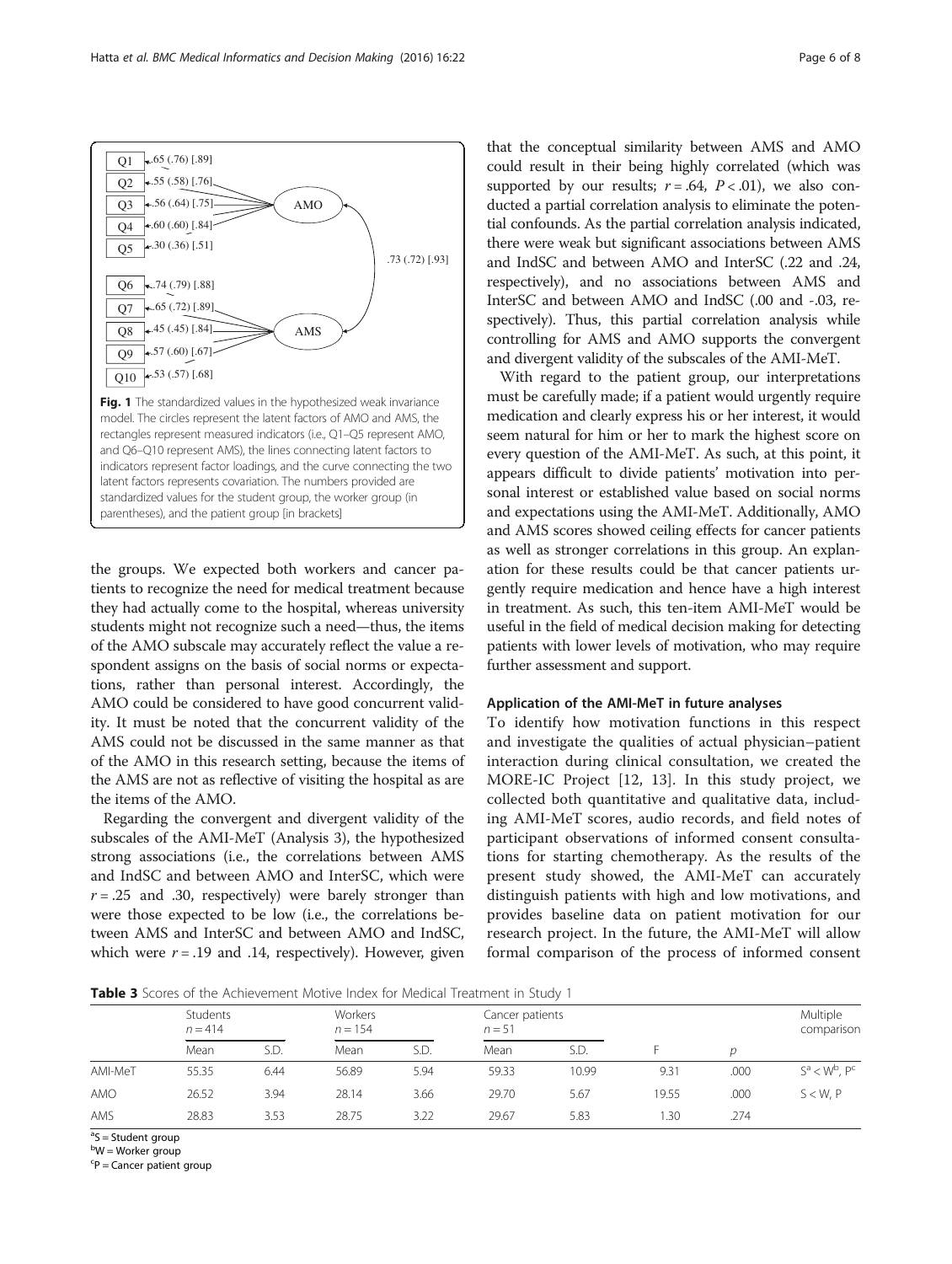<span id="page-6-0"></span>consultations between patients with high and those with low motivation.

## **Limitations**

The limitations are as follows. First, the two-factor model of the AMI-MeT is incomplete. Due to an unbalanced sample size, the results of the SEM were biased by the data from the student group. If each group were equal in sample size, several fit indexes could be changed and it is possible that the two-factor model would not have been proposed. Given that cancer patients showed higher correlations between AMS and AMO than did the other groups, the AMI-MeT could have a one-factor model. A one-factor model would not precisely contradict our results herein, because our twofactor model does not specify that the AMO and AMS subscales were independent. Thus, the factorial validity of the AMI-MeT remains to be clarified.

Second, although the results of the correlation analysis demonstrated the convergent and divergent validity of AMI-MeT subscales with the SCS subscales, the correlations between AMS and IndSC and between AMO and InterSC must be interpreted cautiously for the following two reasons. First, the Cronbach's alphas of the IndSC and InterSC subscales seemed to be lower ( $\alpha$  = .69 and .74, respectively) than in previous studies. Takahashi et al. (2009) reported Cronbach's alphas of .48–.58 for the IndSC subscale and .86–.87 for the InterSC subscale [[41](#page-7-0)]; overall, the inter-item reliabilities of these two subscales tend to be adequate at best ( $\alpha = .73 - .74$  and .69–.70 on the IndSC and InterSC subscales, respectively [[40](#page-7-0)]). Second, there was a conceptual mismatch between the AMO and InterSC subscales. That is, the items of the AMO subscale did not refer to the relationship with clinical professionals but to the collective awareness for medical treatment; in contrast, Markus and Kitayama defined InterSC according to relationships with others [[23](#page-7-0)]. These reasons doubtlessly limit the convergent and divergent validity of AMI-MeT subscales in this research.

Finally, our results cannot generalize to all cancer patients. We limited our sample to cancer patients who were diagnosed with breast or lung cancer and who were asked to answer the AMI-MeT before their clinical consultation for starting outpatient chemotherapy in a university hospital. Because individuals' concerns about cancer treatment likely differ depending on their possible treatment options, disease stage, or social role, further investigation is required to explore how patients' interests vary.

# Conclusion

We confirmed the validity and reliability of the two-factor model of the AMI-MeT and checked that the AMI-MeT could accurately measure motivation for medical treatment among different groups. In the future, when we investigate how shared decision making proceeds between Japanese physicians and patients or what occurs in their conversation process, the AMI-MeT will be useful tool for detecting patients with high and low motivation.

# Additional file

[Additional file 1:](dx.doi.org/10.1186/s12911-016-0260-0) The descriptive statistics and correlation matrix of the Achievement Motive Index for Medical Treatment. (PDF 59 kb)

#### Abbreviations

AGFI: adjusted goodness of fit index; AIC: Akaike information criterion; AMI-MeT: Achievement Motive Index for Medical Treatment; AMS: selfderived achievement motivation; AMO: achievement motivation derived from others; CFI: comparative fit index; GFI: goodness of fit index; IndSC: independent self-construal; InterSC: interdependent self-construal; RMSEA: root mean square error of approximation; SCS: Self-construal scale; SEM: structural equation modeling.

#### Competing interests

Financial support for this study was provided in part by grants from the Kyoto Cancer Society, the Pfizer Health Research Foundation, the Foundation for Promotion of Cancer Research, and JSPS KAKENHI (grant number 23790568 and 26870311). The funding agreement ensured the authors' independence in designing the study, interpreting the data, writing, and publishing the report. The authors declare that they have no competing interests.

#### Authors' contributions

TH carried out the data collection for all participants, participated in the study design, performed the statistical analysis, and drafted the manuscript. KN conceived of the study project, helped in its design and data collection, interpreted the data, and drafted the manuscript. KY helped to collect data from cancer patients and draft the manuscript. HI helped collect data from cancer patients and draft the manuscript. TM helped to coordinate the study and draft the manuscript. MY participated in the study project and helped to coordinate the study and draft the manuscript. All authors have read and approved the final manuscript.

#### Authors' information

TH is a researcher for clinical ethics and research methodology and a member of the Mixed Methods International Association. KN is a clinical psychologist and a member of the International Neuropsychoanalysis Society. KY is a specialist in clinical oncology and a member of the American Society of Clinical Oncology. HI is a specialist in clinical oncology and a medical oncologist certified by the American Board of Internal Medicine. TM is a specialist in cardiovascular medicine and a Fellow of the American College of Physicians. MY is a specialist in internal medicine and a member of the American Society for Clinical Pharmacology and Therapeutics.

#### Acknowledgements

We would like to express our heartfelt thanks to all responders. We must also give our thanks to Kazuhiro Takeda, MD, Ayako Kamachi, RN, Kazuyuki Hirao, MD, Masaya Sakamoto, PhD, Megumi Yama, PhD, and Satoko Inatsuki, PhD, for helping distribute the questionnaire, and to Hirofumi Hashimoto, PhD, and Toshio Yamagishi, PhD, for providing the Japanese version of the Self-Construal Scale. We thank Hidenori Kashihara, MPH, and Editage for providing editorial assistance. We also thank Takashi Mitamura, PhD, Misa Inoue, MA, Michio Yamamoto, PhD, and Toshiko Ito-Ihara, MD, for their constructive feedback.

#### Author details

<sup>1</sup> Uehiro Research Division for iPS Cell Ethics, Center for iPS Cell Research and Application (CiRA), Kyoto University, 53 Shogoin-Kawahara-cho, Sakyo-ku 606-8507, Kyoto, Japan. <sup>2</sup> Clinical Innovative Medicine, Institute for Advancement of Clinical and Translational Science (iACT), Kyoto University Hospital, 54 Shogoin-Kawahara-cho, Sakyo-ku 606-8507Kyoto, Japan. <sup>3</sup> Department of Medical Oncology, Kansai Electric Power Hospital, 2-1-7 Fukushima, Fukushima-ku 553-0003, Osaka, Japan. <sup>4</sup> Department of Target Therapy Oncology, Graduate School of Medicine, Kyoto University, 54